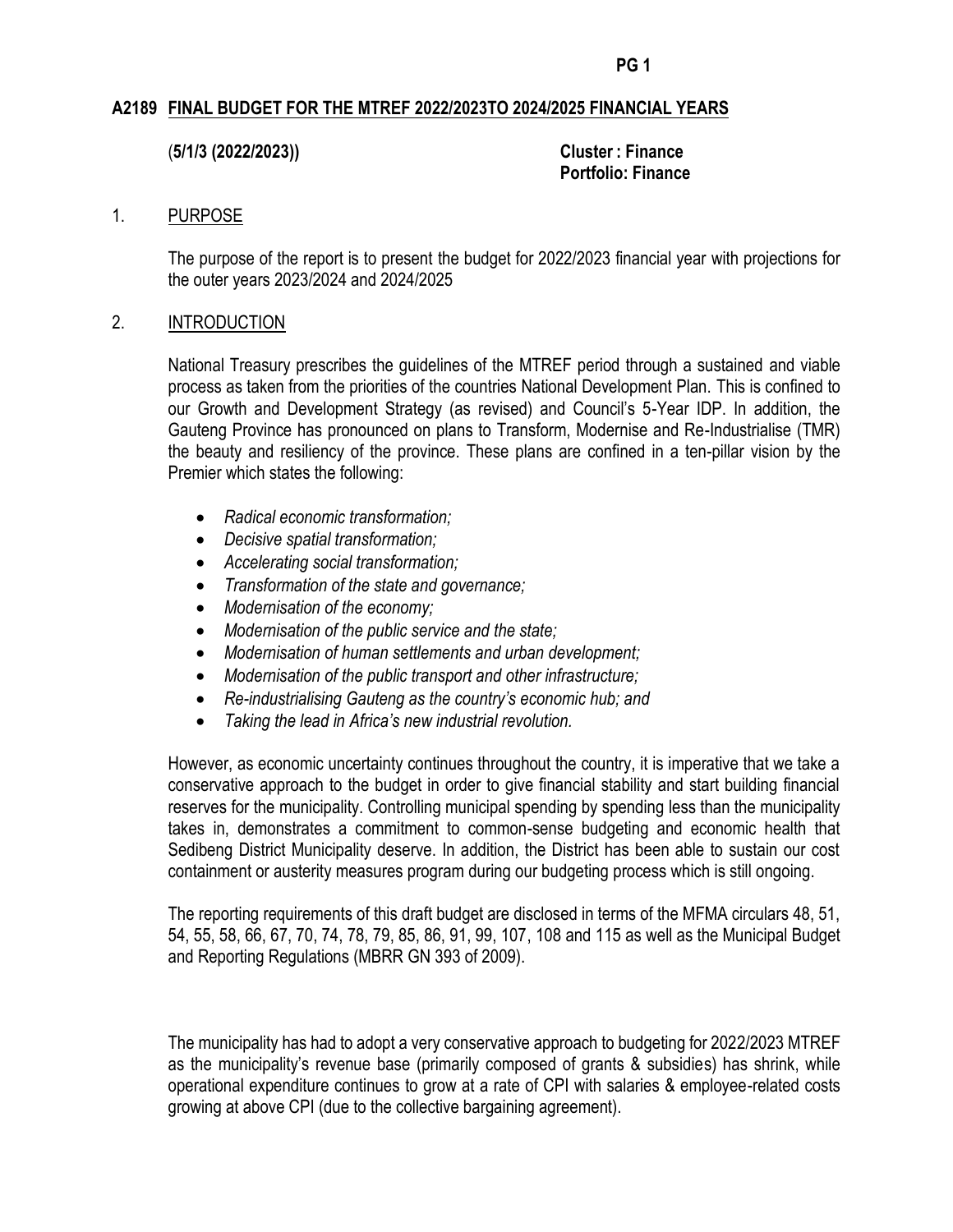The implementation of the Municipal Standard Chart of Accounts (MSCOA), has also assisted the municipality in moving away from cost line budgeting towards project-based budgeting.

## 3. DISCUSSION

The budget approach was applied by taking the following principles into account:

- Clusters to eliminate all luxury and non-priority items;
- No growth allowed on general expenses
- Programs to be performed in-house first with no use of Consultants by all Clusters;
- Moratorium be placed on vacancies and attrition positions not to be filled, subject to Accounting Officer approval;
- Moratorium on controllable salary line items such as acting, overtime, cell phone allowances and car allowance;
- Increase of 4.9% to be added on employee related cost based on the bargaining council agreement

Possible scenario used to get to a balance budget will be:

- Apply for an exemption on salary increases for the 2022/2023 financial year. This will then have to be applied for at the bargaining council. Projected increase in expenses will be limited to R1,782,959 from the adjustment budget for 2021/2022.
- In line with the new regulations a staff audit be done as a matter of urgency to verify that the relevant incumbent possesses the required qualifications in the post that they occupy.
- A list of all redundant and misplaced staff be compiled by Corporate Service, HR department and a way forward report be prepared for Council.
- Early retirement option for employees over the age of 60 years to be investigated and reported back to Council.
- The management apply for a transformation or retrenchment grant from National Treasury in order to reduce the organisational structure to an affordable salary level.

Below is a summary of the budget projections on a salary increase versus no increment. The outcome of applying no increase will still leave the municipality with an operating deficit of R4,964,589 and is not practically implementable based on past experiences at the bargaining council.

| <b>DESCRIPTION</b>  | <b>ORIGINAL</b><br>2022 | <b>ADJ</b><br><b>BUDGET2022</b> | <b>BUDGET 2023</b> | <b>VARIANCE</b><br>adj<br>from<br>budget | <b>Budget</b><br>no<br>salary<br>increase 2023 | <b>VARIANCE</b><br>from<br>adj<br>budget |
|---------------------|-------------------------|---------------------------------|--------------------|------------------------------------------|------------------------------------------------|------------------------------------------|
|                     |                         |                                 |                    |                                          |                                                |                                          |
| Revenue             | (389, 122, 564)         | (389,322,698)                   | (395,243,706)      | (5,921,008)                              | (395, 243, 706)                                | (5,921,008)                              |
| <b>Employee</b>     |                         |                                 |                    |                                          |                                                |                                          |
| related cost        | 276,281,921             | 282,216,450                     | 295,644,116        | 13,427,666                               | 283,999,409                                    | 1,782,959                                |
| <b>Councillor's</b> |                         |                                 |                    |                                          |                                                |                                          |
| remuneration        | 14,142,716              | 12,456,928                      | 14,034,991         | 1,578,063                                | 13,534,447                                     | 1,077,519                                |
| Other               |                         |                                 |                    |                                          |                                                |                                          |
| <b>Expenses</b>     | 108,467,232             | 104,095,408                     | 102,743,871        | (1,351,537)                              | 102,674,439                                    | (1,420,969)                              |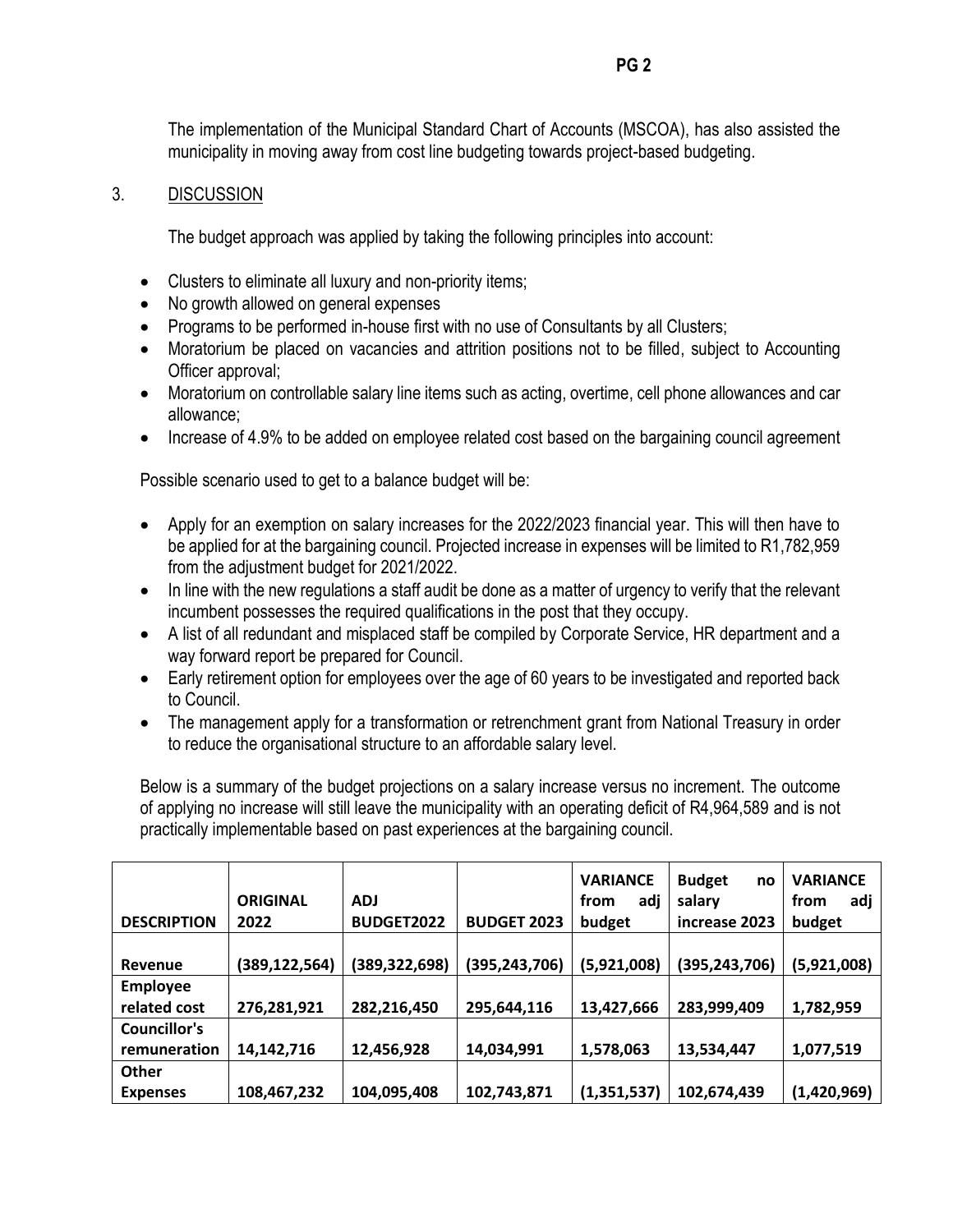| ۰,<br>× | . .<br>۰. |
|---------|-----------|
|---------|-----------|

|                      | <b>ORIGINAL</b> | <b>ADJ</b>        |                    | <b>VARIANCE</b><br>from<br>adj | <b>Budget</b><br>no<br>salary | <b>VARIANCE</b><br>adj<br>from |
|----------------------|-----------------|-------------------|--------------------|--------------------------------|-------------------------------|--------------------------------|
| <b>DESCRIPTION</b>   | 2022            | <b>BUDGET2022</b> | <b>BUDGET 2023</b> | budget                         | increase 2023                 | budget                         |
| <b>Total</b>         |                 |                   |                    |                                |                               |                                |
| expenses             | 398,891,869     | 398,768,786       | 412,422,978        | 13,654,192                     | 400,208,295                   | 1,439,509                      |
| <b>Operating</b>     |                 |                   |                    |                                |                               |                                |
| <b>Deficit</b>       | 9,769,305       | 9,446,088         | 17,179,272         | 7,733,184                      | 4,964,589                     | (4,481,499)                    |
| Capital              |                 |                   |                    |                                |                               |                                |
| procurement          | 2,372,472       | 2,143,240         | 2,445,413          | 302,173                        | 1,179,250                     | (963, 990)                     |
| <b>Total deficit</b> | 12,141,777      | 11,589,328        | 19,624,685         | 8,035,357                      | 6,143,839                     | (5,445,489)                    |

The operational budget for the 2022/23 budget will imply a 4.9% salary increase being approved by council as per the bargaining council agreement while taken into consideration that only critical vacancies will be filled using the internal advertisement option.

Capital expenses will be limited as a result of the current financial position and taken into consideration that the capital items need to be funded from internally generated fund as no grant funding is available.

## FINANCING OF OPERATING ACTIVITIES

The budget on financial performance has been drawn up on the GRAP (Generally Recognised Accounting Practices) principles of accounting where provision for depreciation has been taken into account.

The following should be noted:

### Indicative Macroeconomic Forecasts

Municipalities are expected to levy their tariffs taking into account their local economic conditions, affordability levels and remain broadly in line with macro-economic policy. Municipalities must also take account the policy and recent developments in government sectors relevant to their local communities. Tariff increases must be thoroughly substantiated in the municipal budget documentation for consultation with the community.

| Fiscal year          | 2021/22         | 2023            | 2024            | 2025     |
|----------------------|-----------------|-----------------|-----------------|----------|
|                      | <b>Estimate</b> | <b>Forecast</b> | <b>Forecast</b> | Forecast |
| <b>CPI</b> Inflation | 4.5%            | 4.8%            | 4.4%            | 4.5%     |

*Source: MFMA Circular 115*

*NB*: The reclining growth of the equitable share from National Treasury coupled with the *increase towards personnel costs over the past years has had a negative impact on the Municipality meeting its short-term obligations towards the operations and programmes of the district.*

*National Treasury funding model for district municipalities has increased the municipality's equitable share allocation for 2022/2023 below CPI. Effectively, there has only been a R 8,446,000 or 2.957% growth from*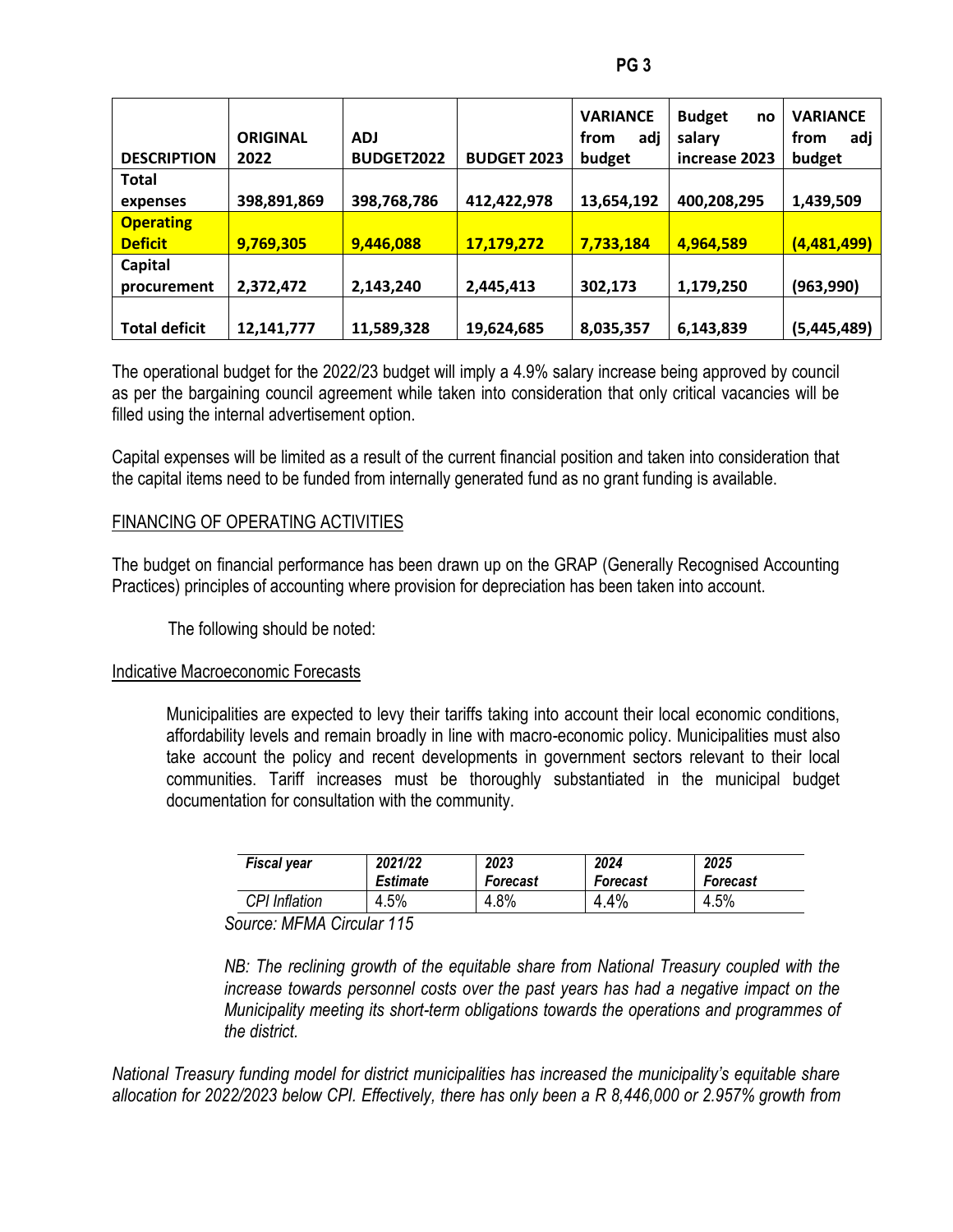*2021/2022 to 2022/2023. As indicated below salaries is currently higher than the total equitable share received.*

| DC42 Sedibeng - Table A4 Budgeted Financial Performance (revenue and expenditure) |                |                         |                         |                         |                            |                           |                              |                                                               |                               |                                  |                                  |
|-----------------------------------------------------------------------------------|----------------|-------------------------|-------------------------|-------------------------|----------------------------|---------------------------|------------------------------|---------------------------------------------------------------|-------------------------------|----------------------------------|----------------------------------|
| Description                                                                       | Ref            | 2018/19                 | 2019/20                 | 2020/21                 | Current Year 2021/22       |                           |                              | 2022/23 Medium Term Revenue &<br><b>Expenditure Framework</b> |                               |                                  |                                  |
| R thousand                                                                        | $\mathbf{1}$   | Audited<br>Outcome      | Audited<br>Outcome      | Audited<br>Outcome      | Original<br><b>Budget</b>  | Adjusted<br><b>Budget</b> | <b>Full Year</b><br>Forecast | Pre-audit<br>outcome                                          | <b>Budget Year</b><br>2022/23 | <b>Budget Year</b><br>+1 2023/24 | <b>Budget Year</b><br>+2 2024/25 |
| Revenue By Source                                                                 |                |                         |                         |                         |                            |                           |                              |                                                               |                               |                                  |                                  |
| Property rates                                                                    | $\overline{2}$ | $\mathbf{0}$            | $\mathbf{0}$            | 0                       | $\mathbf{0}$               | $\mathbf{0}$              | 0                            | $\mathbf{0}$                                                  | $\mathbf{0}$                  | 0                                | 0                                |
| Service charges - electricity revenue                                             | $\overline{2}$ | $\pmb{0}$               | $\pmb{0}$               | 0                       | $\pmb{0}$                  | 0                         | $\mathbf 0$                  | 0                                                             | $\mathbf 0$                   | $\pmb{0}$                        | $\pmb{0}$                        |
| Service charges - water revenue                                                   | $\overline{2}$ | $\mathbf{0}$            | $\mathbf{0}$            | $\mathbf{0}$            | $\mathbf{0}$               | $\mathbf{0}$              | $\mathbf{0}$                 | $\theta$                                                      | $\mathbf 0$                   | $\pmb{0}$                        | 0                                |
| Service charges - sanitation revenue                                              | $\overline{2}$ | $\mathbf 0$             | 0                       | $\mathbf 0$             | $\mathbf{0}$               | 0                         | $\mathbf 0$                  | $\mathbf{0}$                                                  | $\mathbf{0}$                  | $\mathbf 0$                      | $\pmb{0}$                        |
| Service charges - refuse revenue                                                  | $\overline{2}$ | 0                       | 0                       | 0                       | $\mathbf{0}$               | 0                         | 0                            | $\mathbf 0$                                                   | $\mathbf{0}$                  | 0                                | $\pmb{0}$                        |
| Rental of facilities and equipment                                                |                | 513,929                 | 222,852                 | 2,590                   | 340,000                    | 56,376                    | 56,376                       | 63,932                                                        | 165,500                       | 374,850                          | 179,866                          |
| Interest earned - external investments                                            |                | 2,944,162               | 3,307,133               | 1,717,724               | 1,035,023                  | 2,002,566                 | 2,002,566                    | 1,440,709                                                     | 2,015,468                     | 1, 141, 113                      | 2,190,412                        |
| Interest earned - outstanding debtors                                             |                | $\Omega$                | $\mathbf{0}$            | $\mathbf{0}$            | $\mathbf{0}$               | $\Omega$                  | $\bf{0}$                     | $\mathbf{0}$                                                  | $\Omega$                      | $\mathbf{0}$                     | $\mathbf{0}$                     |
| Dividends received                                                                |                |                         |                         |                         |                            |                           |                              |                                                               |                               |                                  |                                  |
| Fines, penalties and forfeits                                                     |                |                         |                         |                         |                            |                           |                              |                                                               |                               |                                  |                                  |
| Licences and permits                                                              |                | 125,000                 | 1,445,000               | 2,351,000               | 1,575,000                  | 1,575,000                 | 1,575,000                    | 174,000                                                       | 1,575,000                     | 1,575,000                        | 1,711,710                        |
| Agency services                                                                   |                | 66, 156, 160            | 51,965,859              | 62,114,835              | 71,679,896                 | 71,679,896                | 71,679,896                   | 51,488,637                                                    | 70,979,896                    | 79,027,085                       | 77,140,953                       |
| Transfers and subsidies                                                           |                | 277,892,099             | 284,348,636             | 293,452,733             | 306,054,190                | 307,575,864               | 307, 575, 864                | 297,473,566                                                   | 314,247,000                   | 319, 322, 190                    | 329,927,136                      |
| Other rev enue                                                                    | $\overline{2}$ | 23,839,000              | 20,120,265              | 13,878,808              | 8,345,295                  | 6,111,670                 | 6,111,670                    | 2,758,440                                                     | 6,260,842                     | 9,200,689                        | 6,804,291                        |
| Gains                                                                             |                | 67,496                  | 47,933                  | 57,554                  | 140,000                    | 40,000                    | 40,000                       | 25,565                                                        | 40,000                        | 140,000                          | 43,472                           |
| Total Revenue (excluding capital transfers                                        |                | 371,537,846             | 361,457,679             | 373,575,243             | 389, 169, 404              | 389,041,372               | 389,041,372                  | 353,424,848                                                   | 395,283,706                   | 410,780,927                      | 417,997,840                      |
| and contributions)                                                                |                |                         |                         |                         |                            |                           |                              |                                                               |                               |                                  |                                  |
| <b>Expenditure By Type</b>                                                        |                |                         |                         |                         |                            |                           |                              |                                                               |                               |                                  |                                  |
| Employ ee related costs                                                           | $\overline{2}$ | 264,063,502             | 277,980,906             | 287,554,334             | 276,281,921                | 282,216,450               | 282,216,450                  | 234,215,940                                                   | 295,644,116                   | 304,600,650                      | 308,651,052                      |
| Remuneration of councillors                                                       |                | 13,431,979              | 13,379,240              | 12,802,950              | 14, 142, 716               | 12,456,928                | 12,456,928                   | 10,270,962                                                    | 14,034,991                    | 15,592,315                       | 14,709,284                       |
| Debt impairment                                                                   | $\overline{3}$ | 8,777,064               | $\mathbf{0}$            | 5,476                   | O                          | $\Omega$                  | $\mathbf{0}$                 | $\sqrt{ }$                                                    | $\mathbf{0}$                  | O                                | $\Omega$                         |
| Depreciation & asset impairment                                                   | $\overline{2}$ | 15,714,686              | 17,646,767              | 12,652,799              | 11,271,875                 | 11,271,875                | 11,271,875                   | 8,604,697                                                     | 11,271,875                    | 11,271,875                       | 12,250,376                       |
| Finance charges                                                                   |                |                         |                         |                         |                            |                           |                              |                                                               |                               |                                  |                                  |
| Bulk purchases - electricity                                                      | $\overline{2}$ | $\Omega$                | 0                       | 0                       | 0                          | 0                         | 0                            | 0                                                             | $\mathbf{0}$                  | 0                                | 0                                |
| Inventory consumed                                                                | $\overline{8}$ | 3,597,882               | 2,626,483               | 2,487,682               | 1,938,161                  | 5,849,339                 | 5,849,339                    | 4,911,947                                                     | 5,513,484                     | 6,495,268                        | 5.992.080                        |
| Contracted services<br>Transfers and subsidies                                    |                | 56,736,314<br>9,560,026 | 47,485,997<br>8,366,123 | 37,306,509<br>6,301,169 | 41,208,051<br>12, 171, 000 | 38,697,997<br>12,477,000  | 38,697,997<br>12,477,000     | 25,944,439<br>8,262,332                                       | 39,032,003<br>13,310,000      | 41,208,051<br>11,148,000         | 42,355,123<br>13,070,944         |
| Other expenditure                                                                 | 4.5            | 43,498,727              | 41,200,406              | 39,949,696              | 36,913,259                 | 35,796,197                | 35,796,197                   | 28,804,113                                                    | 33,616,509                    | 37, 163, 249                     | 36,294,445                       |
| Losses                                                                            |                | 165,949                 | 1,184,931               | 34,937                  | 40,000                     | 40,000                    | 40,000                       | $\Omega$                                                      | 40,000                        | 40,000                           | 43,472                           |
| <b>Total Expenditure</b>                                                          |                | 415,546,128             | 409,870,853             | 399,095,552             | 393,966,983                | 398,805,786               | 398,805,786                  | 321,014,429                                                   | 412,462,978                   | 427,519,408                      | 433, 366, 776                    |
| Surplus/(Deficit)                                                                 |                | (44, 008, 283)          | (48, 413, 174)          | (25, 520, 309)          | (4, 797, 579)              | (9,764,414)               | (9,764,414)                  | 32,410,420                                                    | (17, 179, 272)                | (16, 738, 481)                   | (15, 368, 936)                   |
| Transfers and subsidies - capital (monetary                                       |                |                         |                         |                         |                            |                           |                              |                                                               |                               |                                  |                                  |
| allocations) (National / Provincial and District)                                 |                | $\mathbf{0}$            | 38,950                  | 2,173,038               | $\mathbf{0}$               | 321,326                   | 321,326                      | 302,483                                                       | $\mathbf{0}$                  | $\mathbf{0}$                     | $\mathbf{0}$                     |
| Transfers and subsidies - capital (monetary                                       |                |                         |                         |                         |                            |                           |                              |                                                               |                               |                                  |                                  |
| allocations) (National / Provincial Departmental                                  |                |                         |                         |                         |                            |                           |                              |                                                               |                               |                                  |                                  |
| Agencies, Households, Non-profit Institutions,                                    |                |                         |                         |                         |                            |                           |                              |                                                               |                               |                                  |                                  |
| Private Enterprises, Public Corporatons, Higher                                   |                |                         |                         |                         |                            |                           |                              |                                                               |                               |                                  |                                  |
| Educational Institutions)                                                         | 6              |                         |                         |                         |                            |                           |                              |                                                               |                               |                                  |                                  |
|                                                                                   |                |                         |                         |                         |                            |                           |                              |                                                               |                               |                                  |                                  |
| Transfers and subsidies - capital (in-kind - all)                                 |                | $\Omega$                | $\mathbf{0}$            | 470,522                 | $\mathbf{0}$               | $\bf{0}$                  | $\bf{0}$                     | $\mathbf 0$                                                   | $\mathbf{0}$                  |                                  | $\bf{0}$                         |
| Surplus/(Deficit) after capital transfers &                                       |                | (44,008,283)            | (48, 374, 224)          | (22, 876, 749)          | (4, 797, 579)              | (9, 443, 088)             | (9, 443, 088)                | 32,712,902                                                    | (17, 179, 272)                | (16, 738, 481)                   | (15, 368, 936)                   |
| contributions                                                                     |                |                         |                         |                         |                            |                           |                              |                                                               |                               |                                  |                                  |
| <b>Taxation</b>                                                                   |                |                         |                         |                         |                            |                           |                              |                                                               |                               |                                  |                                  |
| Surplus/(Deficit) after taxation<br>Attributable to minorities                    |                | (44,008,283)            | (48, 374, 224)          | (22, 876, 749)          | (4, 797, 579)              | (9, 443, 088)             | (9, 443, 088)                | 32,712,902                                                    | (17, 179, 272)                | (16, 738, 481)                   | (15, 368, 936)                   |
| Surplus/(Deficit) attributable to municipality                                    |                | (44,008,283)            | (48, 374, 224)          | (22, 876, 749)          | (4, 797, 579)              | (9, 443, 088)             | (9, 443, 088)                | 32,712,902                                                    | (17, 179, 272)                | (16, 738, 481)                   | (15, 368, 936)                   |
| Share of surplus/ (deficit) of associate                                          | $\overline{7}$ |                         |                         |                         |                            |                           |                              |                                                               |                               |                                  |                                  |
| Surplus/(Deficit) for the year                                                    |                | (44, 008, 283)          | (48, 374, 224)          | (22, 876, 749)          | (4, 797, 579)              | (9, 443, 088)             | (9, 443, 088)                | 32.712.902                                                    | (17, 179, 272)                | (16, 738, 481)                   | (15, 368, 936)                   |
|                                                                                   |                |                         |                         |                         |                            |                           |                              |                                                               |                               |                                  |                                  |

# Percentage allocation of revenue towards expenses

| Description                        | Percentage |
|------------------------------------|------------|
| Employee related costs             | 74.79%     |
| <b>Remuneration of Councillors</b> | 3.55%      |
| Depreciation and Asset Impairment  | 2.85%      |
| Inventory consumed                 | 1.39%      |
| Contracted services                | 9.87%      |
| Transfers and subsidies            | 3.37%      |
| Other expenditure                  | 8.50%      |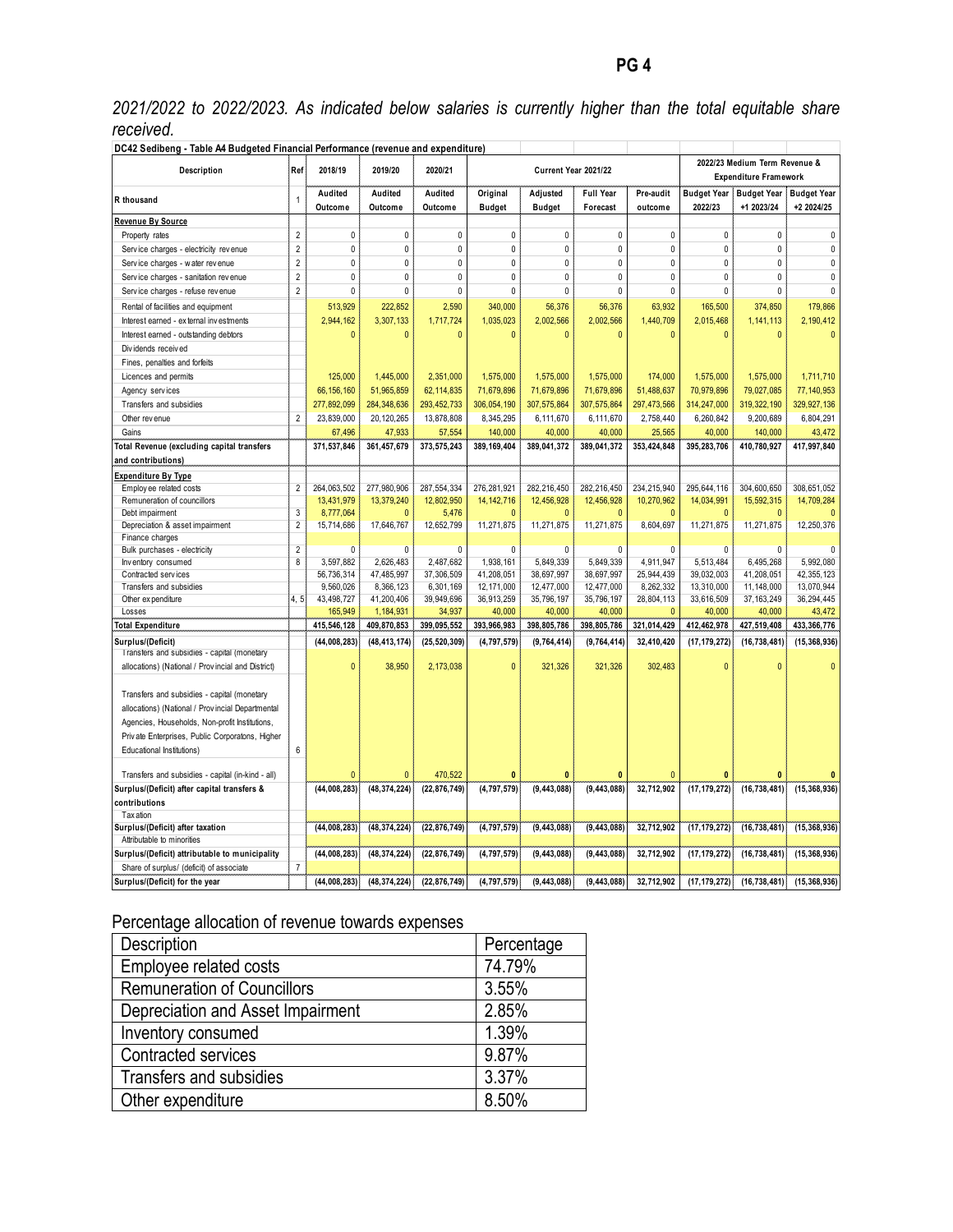## Key Legal Provisions to be Strictly Enforced

All municipalities must prepare budgets, adjustments budgets and in-year reports for the 2022/23 financial year in accordance with the Municipal Budget and Reporting *AND* Municipal Standard Chart of Accounts Regulations. In this regard, municipalities must comply with both:

- the budget documentation as set out in Schedule A (version 6.6) of the Municipal Budget and Reporting Regulations, including the main Tables (A1 - A10) and ALL the supporting tables (SA1 – SA38) in both printed and electronic formats (the Excel schedules);
	- the Service Delivery and Budget Implementation Plan in both printed and electronic format;
	- the Integrated Development Plan;
	- the Council Resolution;
	- the signed Quality Certificate as prescribed in the Municipal Budget and Reporting Regulations; and
	- the Budget Locking Certificate as signed by the accounting officer.

All municipalities must do a funding compliance assessment of their 2022/23 budgets in accordance with the guidance given in MFMA Circular 80 and the Municipal Standard Chart of Accounts Regulations, GN 312 of 2014, before tabling their budget, and where necessary revise their budget submissions to comply with a properly funded budget.

The deadline for tabling a final budget before Council is 31 May 2022 as per Section (16)2 of the MFMA.

The deadline for the submission to National Treasury, MEC, DLG, AG and SALGA of approved budgets are ten working days after Council approves the annual budget.

### "FUNDING OF EXPENDITURE":

*(1) An annual budget may only be funded from -*

- *(a) Realistically anticipated revenues to be collected;*
- *(b) Cash-backed accumulated funds from previous years' surpluses not committed for other purposes; and*
- *(c) Borrowed funds, but not only for the capital budget referred to in section 17 (2).*

*(2) Revenue projections in the budget must be realistic taking into account –*

- *(a) Projected revenue for the current year based on collection levels to date; and*
- *(b) Actual revenue collected in previous financial years.*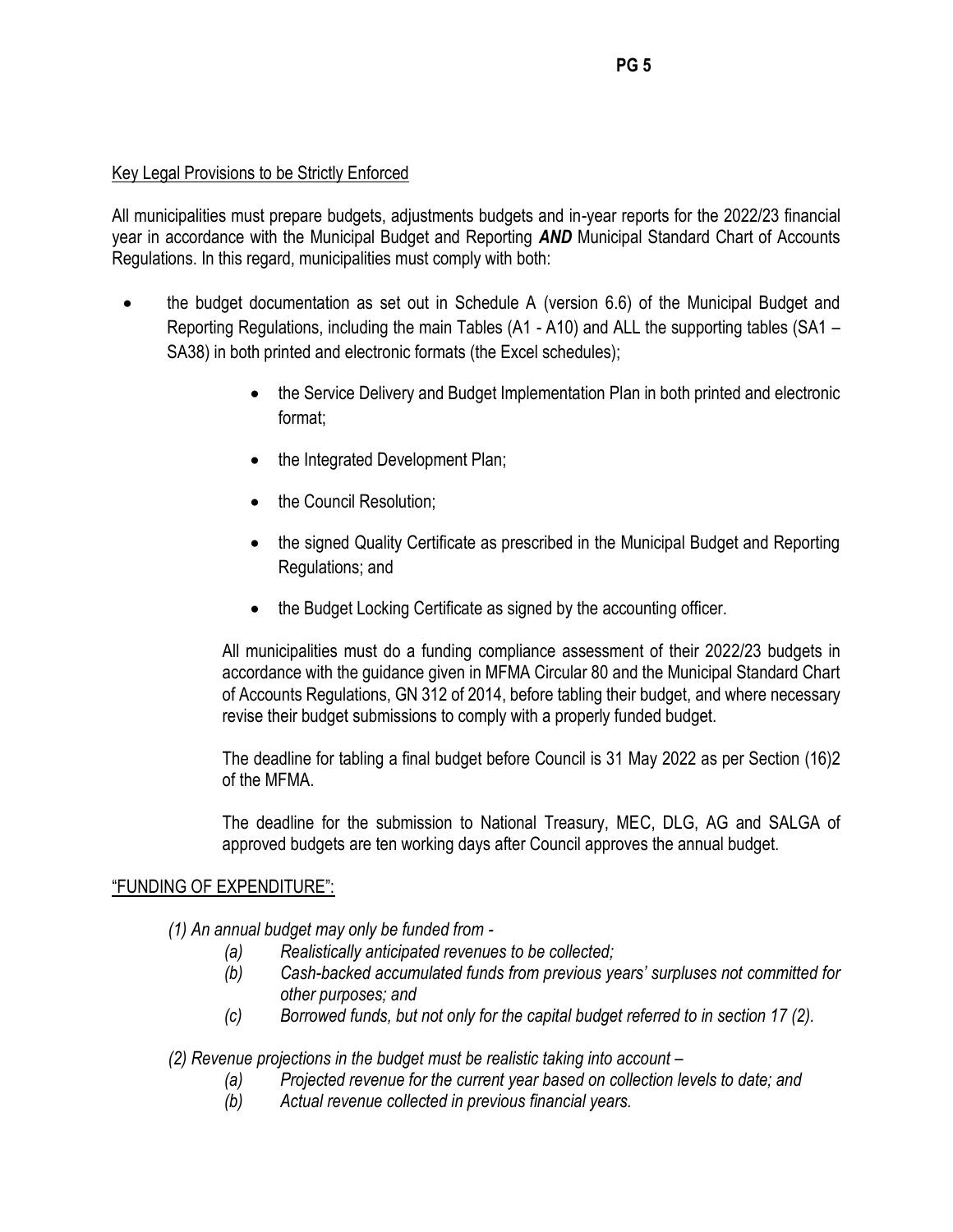# 4. ALIGNMENT WITH COUNCIL STRATEGIES

This report is aligned to the Reviewed IDP, the district's GDS-3, Municipal Budget and Reporting regulations GN 393 of 2009, Municipal Standard Chart of Accounts Regulations, GN 312 of 2014 as well as circulars 48, 51, 54, 55, 58, 66, 67, 70, 74, 78, 79, 85, 86,91, 98, 99, 107, 108 and 115 of National Treasury.

# 5. COUNCIL BUDGET RELATED POLICIES

The MTREF for 2022/2023 has been drawn up in alignment with the following financial & budget related policies (as reviewed and adopted by Council):-Annexure "C"

- Cash Handling Policy
- Management of Foreign Exchange Policy
- Cash Management & Investment Policy
- Revenue Management Policy
- Debt Management Policy
- Sundry Tariff Policy
- Loans Policy
- Fixed Asset Management Policy
- Capital Projects and Infrastructure Development Policy
- **Strategic Budget Policy**
- Long Term Financial Plan Policy
- **Budget Oversight Policy**
- **Virement Policy**
- Unforeseen and Unavoidable Expenses Policy
- Supply Chain Management Policy & Procedures
- Unauthorised, Irregular, Fruitless & Wasteful Expenditure Policy
- Accounts Payable Policy
- Payroll Management Policy
- Subsistence & Travel Policy
- Funding & Reserves Policy
- Journal Entry Policy
- Vaal Teknorama Policy
- Acting Allowance Policy
- Donation Policy
- Cost containment Policy

During the budget process, these policies were reviewed and found to still be applicable.

# **6. RECOMMENDATIONS**

1. THAT Council note annexure "A" to "C" as required in terms of the MFMA, No 56 of 2003;